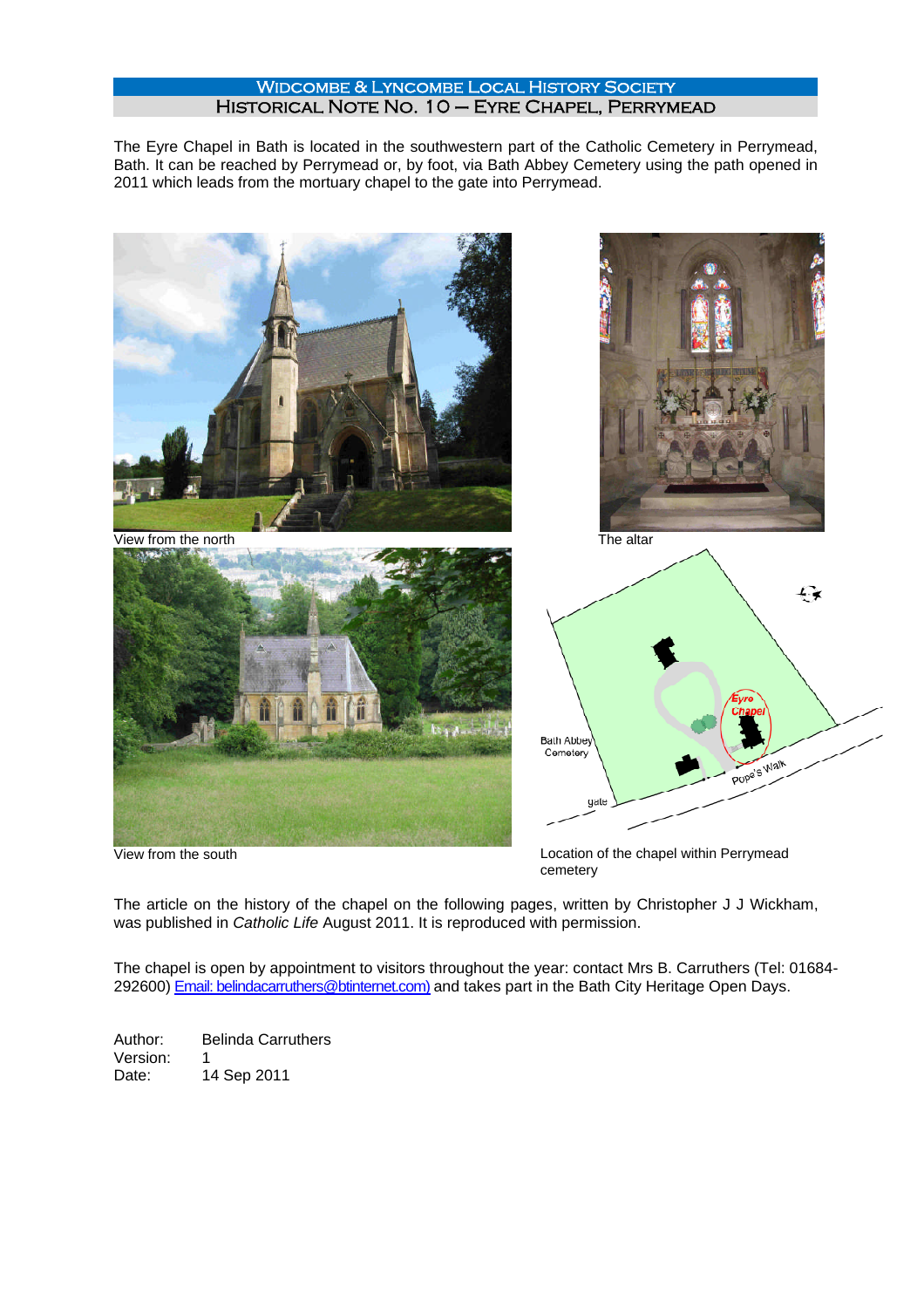## EYRE CHAPEL, BATH

he Eyre Chapel at Bath is an outstanding example of mid- 19th century Gothic Catholic Revival architecture. Built between 1859 and 1863 as a burial place and chantry chapel for John Lewis Eyre (1789-1880) and his wife, Augustine Cécile Pulcherie (17971876), it is one of four chapels associated with the Derbyshire Recusant

Catholic family of Eyre and the only one outside Derbyshire, the others being at Hassop, Newbold and Padley.

The architect was Charles Francis Hansom (1816-88) of Bristol. Less well known than his older brother Joseph, inventor of the Hansom cab, he was an accomplished architect in the Gothic revival tradition, strongly influenced by Pugin, of whom he was a devoted disciple.

Perrymead Roman Catholic Cemetery adioins the much better known Bath Abbey Cemetery. The land for Perrymead was bought for the parish of St John's church in 1856 and a section was acquired in 1859 for the Eyre family. A charming chapel for the parish was consecrated in 1858 and though the architect is described as a Mr Hill, it is much more likely to have been Charles Hansom.

Turning to the Eyre chapel, Pevsner describes it thus: "Eyre Chantry...small but elaborate in Geometric Frenchified Gothic, with a polygonal East end, unbroken ridge line. Polygonal tower and spire, and richly decorated interior".

This miniature jewel of Catholic Gothic Revival architecture is a tribute to the remarkable skills of the stonemasons and craftsmen of Bath at that time, manifested in the stonework and carving. The masonry is banded alternatively smooth and hammer-faced to emulate a polychrome pattern effect and the roof is covered in Welsh slates with a fish-scale pattern and ridged with crested tiles. ridging. The porch is approached up steps and over it is carved the family motto

*Neminem metue Innocens* (Fear No-one if you are Innocent) and their coat of arms and crest, featuring a 'leg and thigh couped'. This commemorates the legend of the Eyre family, relating how the first Eyre, whose name was Truelove, came over to England with William the Conqueror, Duke of Normandy and helped to save his life. Afterwards, Duke William, finding that he had lost his leg in the battle, gave him land at Hope in Derbyshire.

Internally, the chapel is divided into a three bay nave with the fourth bay forming an apse. A series of recessed arches go round the chapel supported on columns of Devonshire marble: the screen of hammered ironwork dividing the chapel is by Hardman, and the stained glass windows are by Hardman Powell. The altar is in the form of a sepulchre, with an alabaster figure of Christ carved by Boulton of Cheltenham, over which the altar forms a canopy supported on Irish marble columns. The floor is paved with magnificent Minton tiles.

The crypt has a series of three transverse arches and groin vaults, supported on slender shafts of cast iron. The effect has been compared with the work of the great French I 9th century architect, Viollet-le-Duc. The very fine stained glass represents saints after whom members of the family were named and to the left of the east window are St John the Evangelist & St Pulcheria, a Byzantine empress, representing the builders of the chapel, John Lewis and Augustine Pulcherie.

John Lewis was the 3rd son of Vincent Eyre (I 744- I 801) of Newbold in Derbyshire and his wife Catherine Parker, who died at Bath in I 840 and left 13000 (a very considerable sum - using the average earnings index, worth today £2,300,000) for the building of the Catholic churches in Cardiff and Swansea, stipulating that they must be dedicated to

St David. Her grandson Thomas, who died in I 866 and was the first to be buried in the crypt, ensured that her wishes were carried out and the church in Cardiff opened in 1843.

With his first wife, Sarah Parker, John Lewis had five sons, four of whom became priests, and one daughter, Anne, who married William Grainger and whose son John also became a priest. Sarah died in 1825 and in 1828 he married Augustine Cécile Pulcherie de Sommery, the daughter of Armand Dumesniel, Marquis de Sommery and his wife, Cecile Riquet de Caraman, who fled to England as refugees during the French Revolution and settled in Bath. John Lewis and Augustine had one daughter, Pulcherie, who sadly died in infancy. It is surely not fanciful to think that this French inheritance, so marked in the chapel architecture, was in Hansom's mind when he created his designs.

John Lewis seems to have been a successful entrepreneur and was a founding director of the South Western Railway Company, taking for many years a leading part in the development of that railway. His piety and faith were recognised by Pope Gregory XVI, who created him a Count of the Lateran Hall and Apostolic Palace in 1843. The best known of his four priest sons is Charles Eyre, the first post- Reformation Roman Catholic Archbishop of Glasgow. the others being John, a priest in Newcastle, William S.J., Rector of Stonyhurst and Vincent Eyre, parish priest in London, first of St Mary's Cadogan Street and then Hampstead. Count Eyre's only grandson, John Grainger, ordained in 1881, was sent to Truro in Cornwall where he employed a Cornish architect, Sylvanus Trevail, to build a Catholic church there, dedicated to St Piran, Moving later to Devon, he started the Catholic mission in Exmouth.